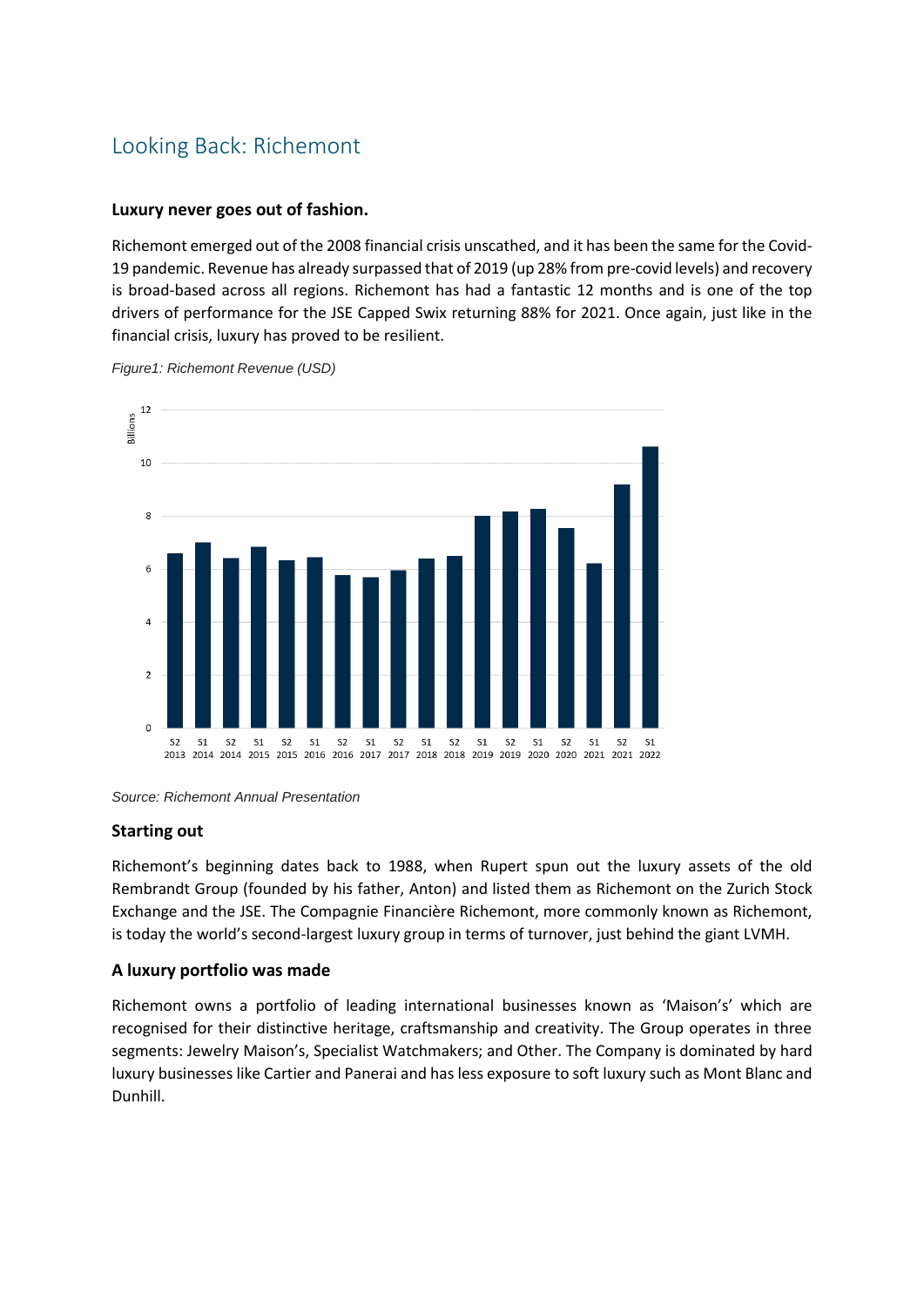#### *Figure 2:* Richemont Maison's



*Source: Richemont*

#### **Success amidst an Economic Crisis**

A logical thought might be that when the world is going through an economic crisis, luxury sales would be the first to plunge into darkness. So why have luxury good sales gone up during a time of economic contraction? Well what benefits companies like Richemont is that luxury purchasing is associated with asset values, and for the last 20 years asset values (fixed income, property) have been going up.

During a financial crisis, many people do lose their jobs or get salary cuts, and this would affect companies such as Grocery stores who need people to earn a monthly income in order to buy products. But for a large part of the population salaries don't mean much, these people rely on their assets, which have continued to go up. Richemont is geared towards asset prices, and this has been in their favour.



*Figure 3:* Household net worth share of Disposable Personal Income

*Source: Haver Analytics, Rosenberg Research*

As the world emerges from the pandemic, consumers are showing an even greater appetite for jewellery. Richemont's sales growth has been outstanding. Outstripping pre-pandemic levels: sales in the division were up 20% in Q3 2021 compared with Q3 2019.